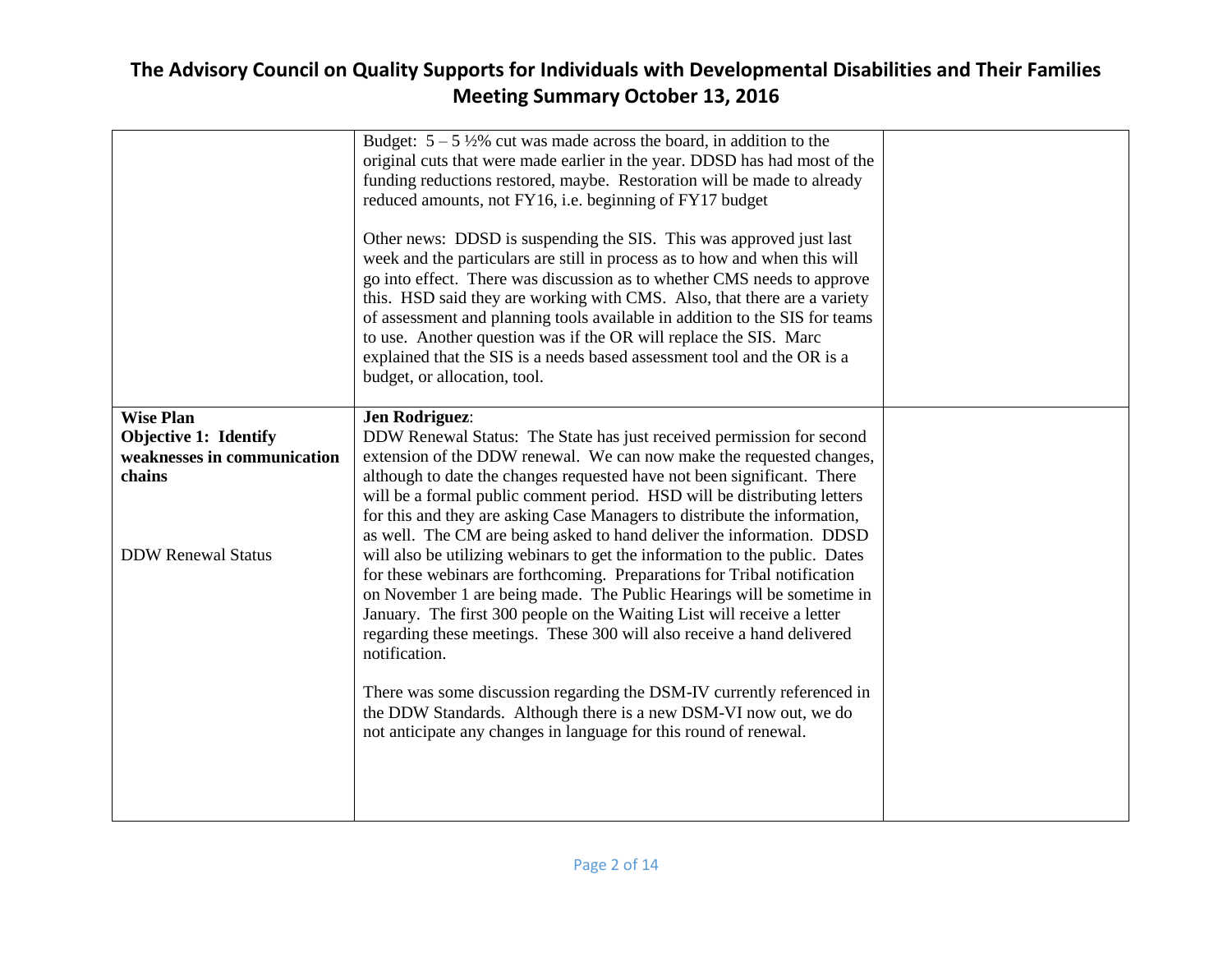|                  | Know Your Rights Campaign – We are doing this because it is the right<br>thing to do, not just because we have to do it. DDSD is working with |  |
|------------------|-----------------------------------------------------------------------------------------------------------------------------------------------|--|
|                  | HSD and home and community based providers. There has been one                                                                                |  |
|                  | stakeholder's meeting held with another one scheduled for November 10                                                                         |  |
|                  |                                                                                                                                               |  |
|                  | from $10:00 - 3:00$ . There is a full agenda planned for the day and                                                                          |  |
|                  | everyone is cordially invited to attend. This meeting will have more of a                                                                     |  |
|                  | provider focus. Jen Rodriguez is the point of contact for any questions.                                                                      |  |
|                  | There have been webinars and trainings held to inform people of their                                                                         |  |
|                  | Rights. These have been geared toward the individual and guardians.                                                                           |  |
| Know Your Rights |                                                                                                                                               |  |
| Campaign         | There was discussion on who should be involved in the Know Your                                                                               |  |
|                  | Rights Campaign. It was suggested that the NM Medical Association and                                                                         |  |
|                  | the Law Enforcement Community be involved. DDSD is asking everyone                                                                            |  |
|                  | to get involved. Educate the people around you.                                                                                               |  |
|                  |                                                                                                                                               |  |
|                  | The Stakeholders Meeting will be discussed at the December ACQ                                                                                |  |
|                  | meeting.                                                                                                                                      |  |
|                  |                                                                                                                                               |  |
|                  | The question was asked how this was going to work with Mi Via. Regina                                                                         |  |
|                  | Lewis explained that the Mi Via waiver was already implementing                                                                               |  |
|                  | changes and the expectations are the same as for the traditional waiver.                                                                      |  |
|                  | Melanie from HSD said that participant validations were going to be done                                                                      |  |
|                  | in their settings. Mi Via and the Med Fragile waiver are currently                                                                            |  |
|                  | presumed to be compliant with the Final Rule. CMS is requiring that                                                                           |  |
|                  | these settings be compliant.                                                                                                                  |  |
|                  |                                                                                                                                               |  |
|                  | Melanie Buenviaje:                                                                                                                            |  |
|                  | http://www.hsd.state.nm.us/providers/written-tribal-consultation-                                                                             |  |
|                  | letters.aspx                                                                                                                                  |  |
|                  | The amendment will be submitted to CMS in January, $2017 -$ public                                                                            |  |
|                  | comment period opens on Nov 17                                                                                                                |  |
|                  | Town hall meetings will be held to discuss the key components of the                                                                          |  |
|                  | proposed changes:                                                                                                                             |  |
|                  | 1. Update the number of participants being served under the waiver.                                                                           |  |
|                  |                                                                                                                                               |  |
|                  |                                                                                                                                               |  |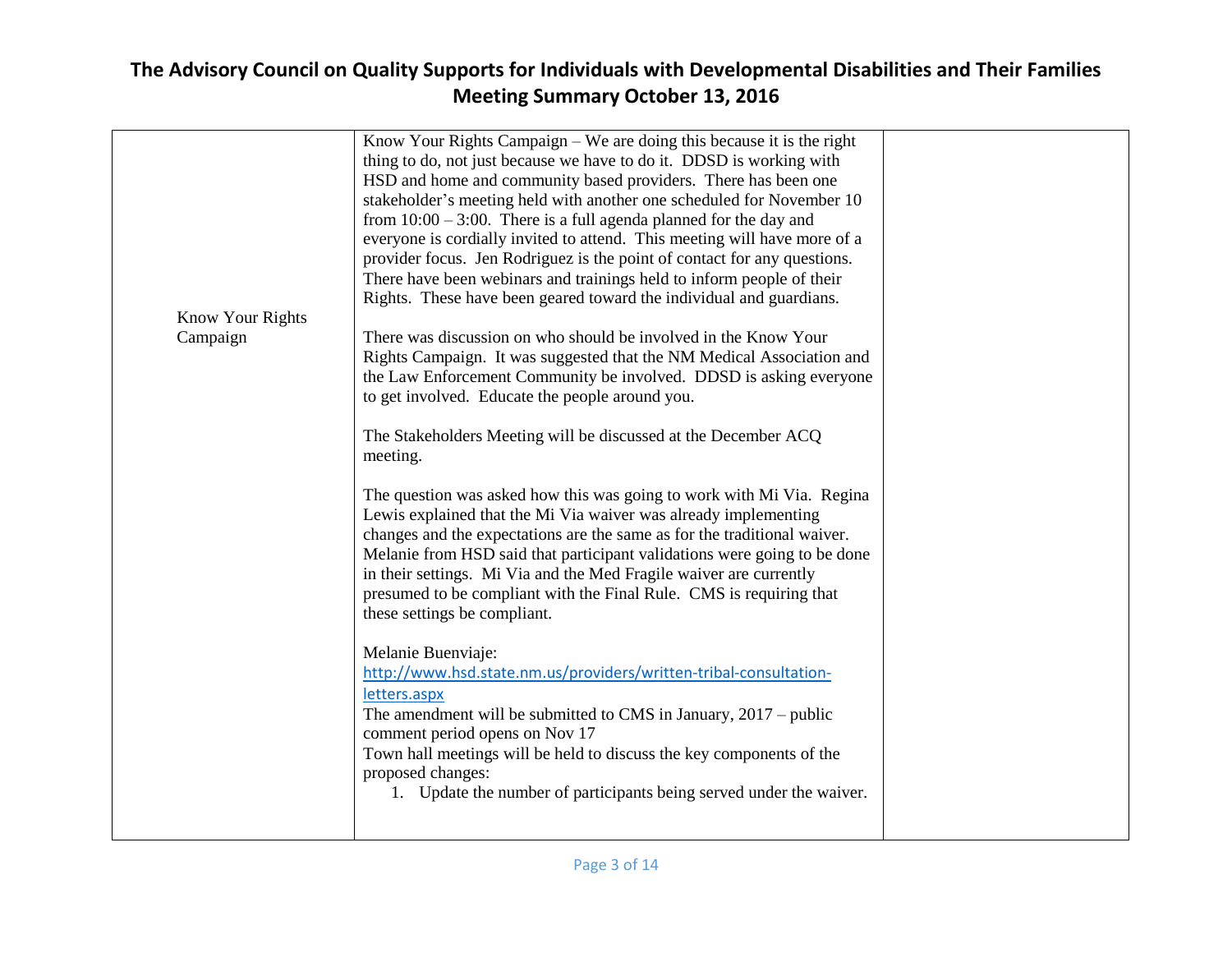| Mi Via Amendment<br>Timeline | 2. Related goods will be renamed Individual Directed Goods and<br>Services and will include services, equipment or supplies not<br>otherwise provided through this waiver or the Medicaid State<br>Plan.<br>3. Appendix I-2 Rates, Billing and Claims, will be updated to<br>include clarifying language that reasonableness of rates for<br>approval of Individual Directed Goods and Services will be<br>determined by reviewing trends in utilization over a two year<br>period.<br>The Transportation services will be updated to clarify that<br>4.<br>payment for transportation under the waiver is limited to the costs<br>of transportation needed to access waiver services included in the<br>participant's service plan or to access other activities and<br>resources identified in the service plan.<br>The Respite service will be updated to clarify that respite is<br>5.<br>provided on a short-term basis to allow the participants' primary<br>unpaid caregiver a limited leave of absence in order to reduce |
|------------------------------|-----------------------------------------------------------------------------------------------------------------------------------------------------------------------------------------------------------------------------------------------------------------------------------------------------------------------------------------------------------------------------------------------------------------------------------------------------------------------------------------------------------------------------------------------------------------------------------------------------------------------------------------------------------------------------------------------------------------------------------------------------------------------------------------------------------------------------------------------------------------------------------------------------------------------------------------------------------------------------------------------------------------------------------|
| Mi Via Financial<br>Concerns | stress, accommodate a caregiver illness, or meet a sudden family<br>crisis or emergency.<br>6. The In-home Living Support service will be updated to clarify<br>that the service must be provided through a vendor agency and not<br>through an independent contractor.<br>At this time HSD does not see any impact to existing budgets.<br><b>Financial Concerns:</b><br>Related Goods such as computers, mattress pads, etc.<br>Issue being faced: The participants ask for a dummy receipt from the<br>vendor for the item they would like to purchase. They then present the<br>receipt to Xerox with a request for a check for the goods. Upon receipt of<br>check, the participant will present check to vendor, Vendors have not been<br>accepting the checks because they are made out by Xerox and there is no<br>way to know if it's good or not. In 2014, HSD reached out to vendors.<br>Many of the big box stores will not accept these checks, but local business<br>will. HSD encourages people to shop locally.   |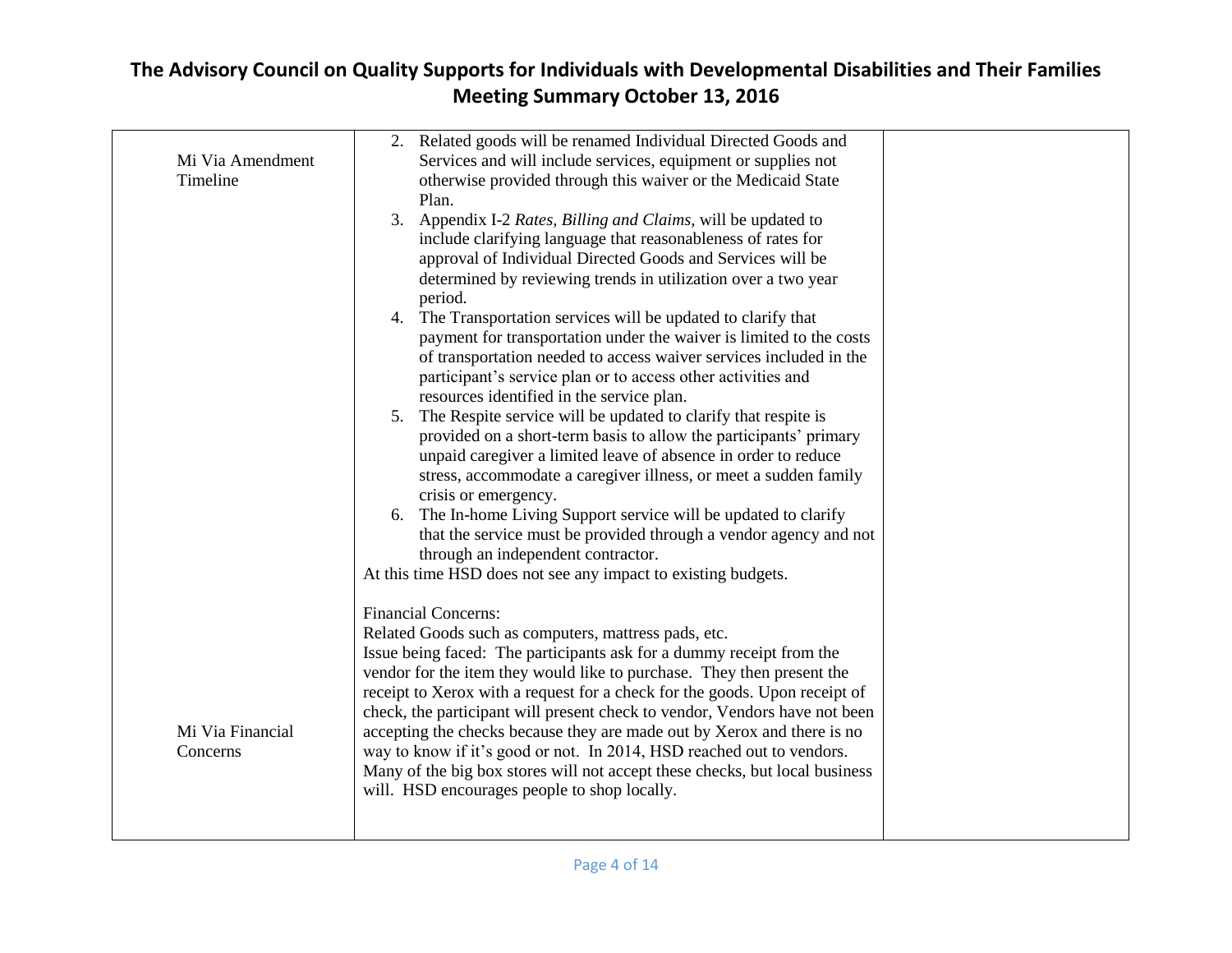|                                                                              | TNT checks (telechecks) have been determined to be too expensive. Plus,<br>when a check is issued it is for the exact amount only and many times the<br>price for the item has changed since the original dummy receipt was<br>printed.<br>Debit cards - From 2015 to now, HSD has looked into the possibility of<br>using debit cards. One of the concerns of debit cards is the potential for<br>abuse and exploitation. The participant may not have ability to keep<br>family or caregivers from using card for their own purposes.<br>Purchase Agent $-2016 - A$ third party purchases the goods.<br>A proposed option is the purchase order system – The participant picks<br>out the good online and then a subcontractor would purchase the good and<br>have it delivered to the home or allows the participant to pick up the good<br>at the store. HSD is looking at developing this. HSD and DOH are<br>participating with MVAC subcommittee for suggestions for protections<br>needed for this type of system. This would work for both the State and the<br>Participant. |  |
|------------------------------------------------------------------------------|---------------------------------------------------------------------------------------------------------------------------------------------------------------------------------------------------------------------------------------------------------------------------------------------------------------------------------------------------------------------------------------------------------------------------------------------------------------------------------------------------------------------------------------------------------------------------------------------------------------------------------------------------------------------------------------------------------------------------------------------------------------------------------------------------------------------------------------------------------------------------------------------------------------------------------------------------------------------------------------------------------------------------------------------------------------------------------------|--|
|                                                                              | Online timesheet submissions is a new process and seems to be working<br>very well. We are currently working toward vendor and mileage online<br>submissions next. Maybe in the next 3-4 months.<br>Newsletter-<br>Purpose of the newsletter is to inform people of changes or updates to Mi<br>Via. It also lists community resources. It is one of Mi Via's main forms of                                                                                                                                                                                                                                                                                                                                                                                                                                                                                                                                                                                                                                                                                                           |  |
| Mi Via Newsletter                                                            | communication. HSD is respectfully declining to put ACQ articles on<br>newsletter. They will put contact information in the Circle of Support part<br>of the newsletter. Regina said that ACQ information can be put on the Mi<br>Via website. Regina will get the information to Melanie for the Circle of<br>Support on the newsletter.                                                                                                                                                                                                                                                                                                                                                                                                                                                                                                                                                                                                                                                                                                                                             |  |
| <b>Objective 2: Provide</b><br>feedback to support improved<br>communication | Litigation Conversation-<br>Ed Stallard:                                                                                                                                                                                                                                                                                                                                                                                                                                                                                                                                                                                                                                                                                                                                                                                                                                                                                                                                                                                                                                              |  |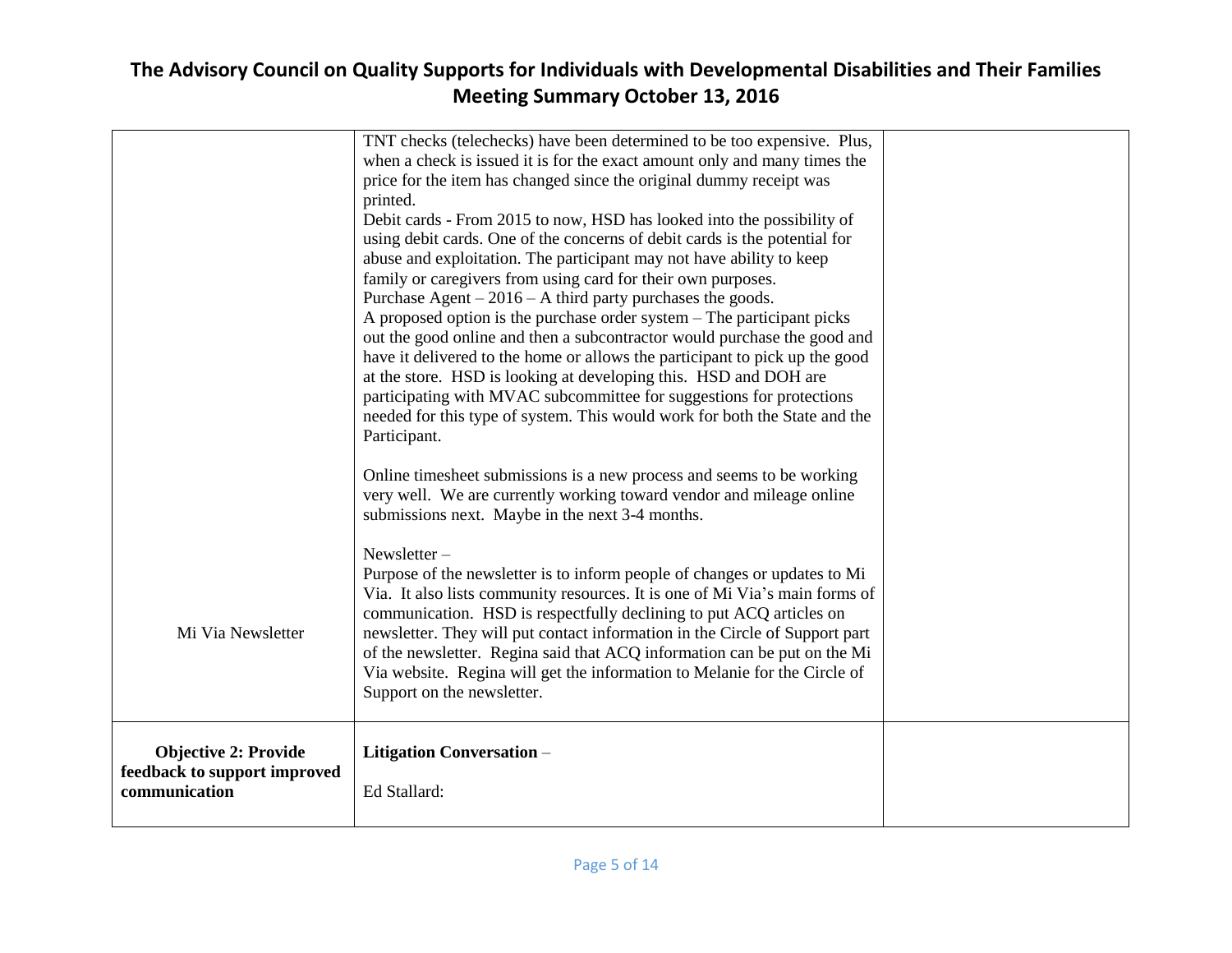|                   | Where IMB stands with the Jackson Lawsuit – Distributed a handout with     |
|-------------------|----------------------------------------------------------------------------|
|                   | the Eleven IMB Objectives:                                                 |
|                   | $S1.1.1$ – "Define Abuse, Neglect and Exploitation (ANE) consistent with   |
|                   | New Mexico statutory Adult Protective Service (APS) definitions." In Jan   |
|                   | this was submitted for disengagement. Disengaged                           |
| <b>IMB</b> Update | S1.1.2 – "Provide educational information about how to detect ANE."        |
|                   | Target audience includes Providers, physicians, clinicians, families,      |
|                   | guardians and law enforcement.                                             |
|                   | $S1.1.3$ – "ANE Train the Trainer curriculum" – training providers to have |
|                   | a trainer on staff so there is consistent train across the State on how to |
|                   | recognize ANE – getting ready to submit for disengagement                  |
|                   | $S1.1.4$ – "ANE is reported immediately." Dr. Gant has approved –          |
|                   | <b>Recommended for Disengagement</b>                                       |
|                   | $S1.1.5$ – "Providers will take immediate action to develop a safety plan  |
|                   | after an allegation of ANE to protect the alleged victim(s) during the     |
|                   | course of an investigation" Pending                                        |
|                   | S1.1.6 – "Severity of the alleged ANE dictates the investigation           |
|                   | response." Pending                                                         |
|                   | Emergency $-3$ hours to respond                                            |
|                   | Priority $1$ – generally involves physical injury – 24 hours               |
|                   | Priority $2 - 5$ days $-$ low level                                        |
|                   | S1.2.1 – "Competent ANE Investigators conduct professionally adequate      |
|                   | investigations of ANE."                                                    |
|                   | Completed $3\frac{1}{2}$ steps – have a $\frac{1}{2}$ step to complete     |
|                   | Consultants helping to create a review/tool                                |
|                   | S1.3.1 - "Consistent with the IGA (Inter-Governmental Agreement), IMB      |
|                   | will be the primary authority for ANE investigations." Dr. Gant has        |
|                   | approved - Recommended for Disengagement.                                  |
|                   | $S1.4.1$ – "Provide information regarding ANE reports/investigations to    |
|                   | designated stakeholders." This is essentially our annual report showing    |
|                   | trends and patterns that have been identified regarding ANE. Pending       |
|                   | $S1.5.1$ – "Risk of ANE is reduced when individual/systems issues are      |
|                   | identified and prevent[ive] and remedial measures are taken."              |
|                   | When an investigation has been created $-$ provider must provide a plan to |
|                   | correct or prevent action from happening again - Pending                   |
|                   | $S1.6.1$ – "Use ANE information to improve health/safety."                 |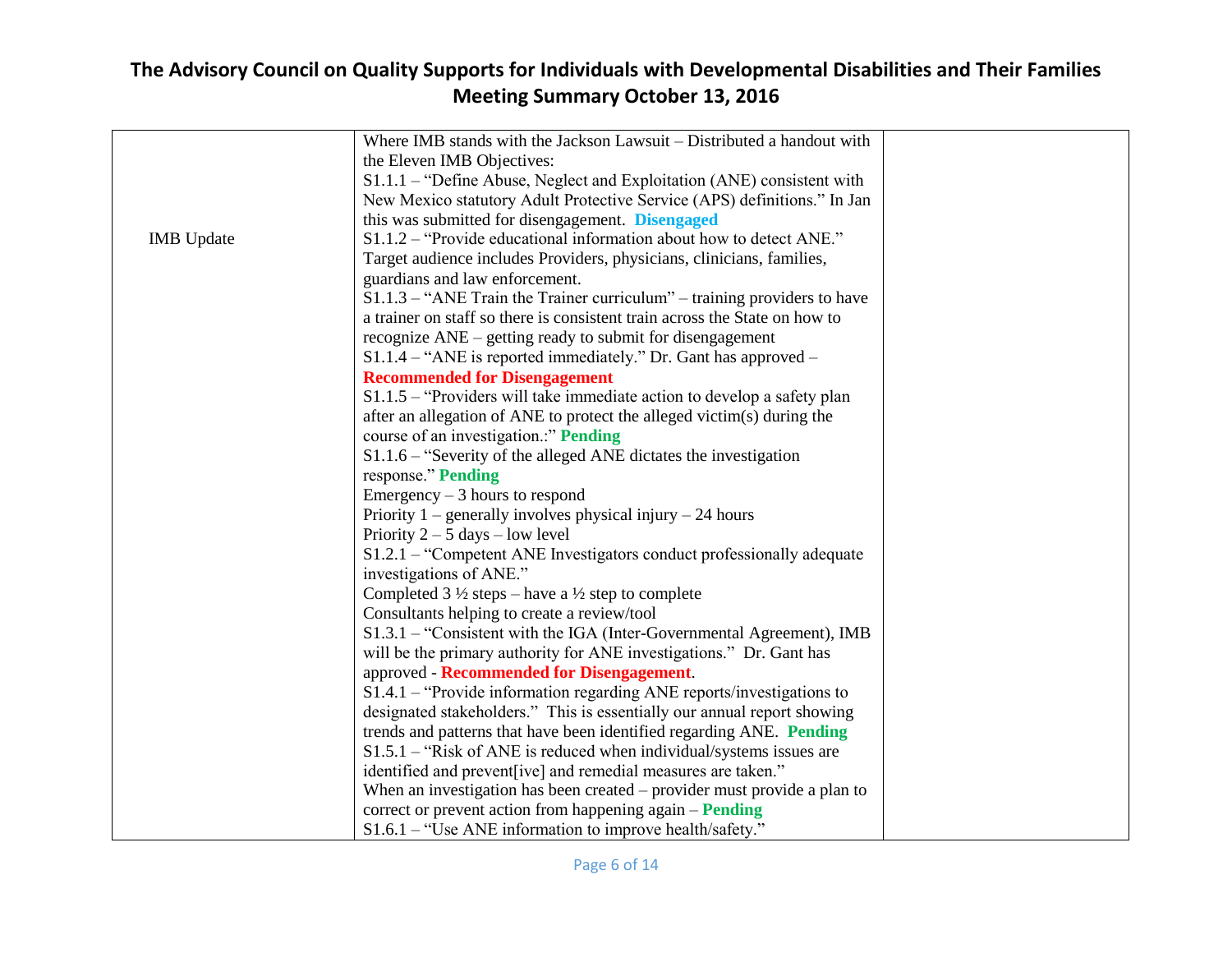| Waldrop Update           | In short, started with 11<br>Disengaged $-1$<br>Recommended for Disengagment $-2$<br>Pending - 4<br>Four more to go<br>There was further discussion regarding how IMB investigations work. Ed<br>indicated he would be happy to give presentations to individual agencies<br>and that if anyone has a question or concern with a particular case, they<br>are more than welcome to contact him. It was suggest that if a<br>presentation to the ACQ was requested it should be done through a<br>submission of a Partners Form.<br>Waldrop Update<br>There was no prepared update for Waldrop. Jen shared that this month<br>marks the yearly anniversary of the Outside Review. The question was<br>raised that if the SIS is no longer going to be used will the Waldrop<br>lawsuit go away? No, the terms of the Waldrop Agreement is for two<br>years. We are the one year mark right now. The State is looking at<br>resolving what's left on the disengagement in the next year. |                                                   |
|--------------------------|----------------------------------------------------------------------------------------------------------------------------------------------------------------------------------------------------------------------------------------------------------------------------------------------------------------------------------------------------------------------------------------------------------------------------------------------------------------------------------------------------------------------------------------------------------------------------------------------------------------------------------------------------------------------------------------------------------------------------------------------------------------------------------------------------------------------------------------------------------------------------------------------------------------------------------------------------------------------------------------|---------------------------------------------------|
| <b>Recorded Meetings</b> | <b>Recording Meetings:</b><br>Webinars are limited by band width so that is not a feasible option at this<br>time. State offices are not able to provide flat screen tvs, computers<br>and/or phones. At this time, the State is using Skype, but Chris Futey was<br>unable to find the recording function in Skype. Offering the space for<br>availability at State offices is being discussed. The space would require a                                                                                                                                                                                                                                                                                                                                                                                                                                                                                                                                                             | <b>Executive Committee Meeting</b><br>agenda item |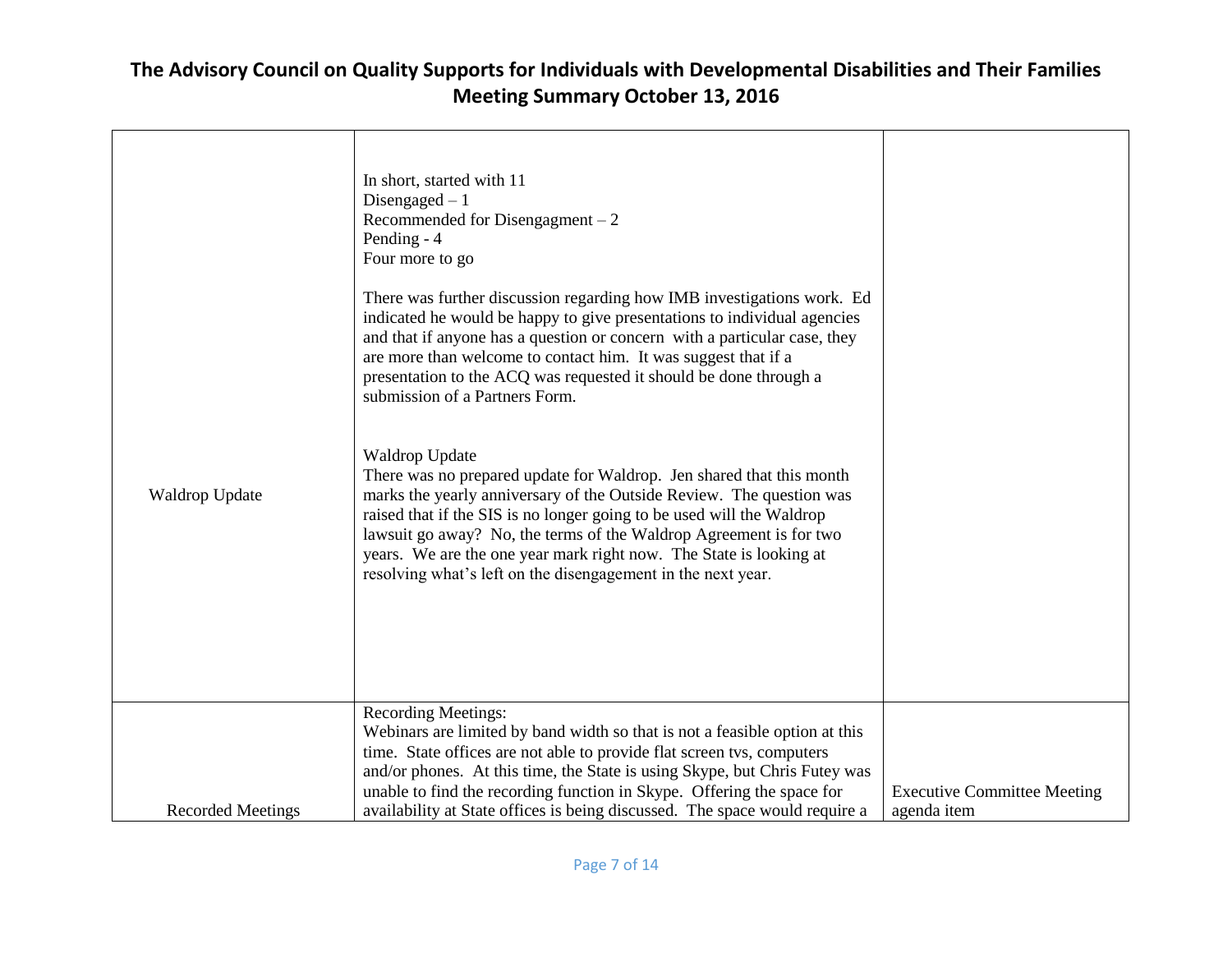|                                                                                                                                                     | phone and computer/internet access. Computer or laptops with a camera<br>and microphone would be needed also. Lisa Rossignol was asked to<br>request that Parents Reaching Out come to next meeting to explain how<br>they set up their meetings.<br>It was decided that recording meetings will not be offered at this time.                                                                                                                                                                                                                                                                                                                                                                                                                                                                                                                                                                                                                                                                                                                                                                                                                                                                                                                                                                                                                                                                                                    |  |
|-----------------------------------------------------------------------------------------------------------------------------------------------------|----------------------------------------------------------------------------------------------------------------------------------------------------------------------------------------------------------------------------------------------------------------------------------------------------------------------------------------------------------------------------------------------------------------------------------------------------------------------------------------------------------------------------------------------------------------------------------------------------------------------------------------------------------------------------------------------------------------------------------------------------------------------------------------------------------------------------------------------------------------------------------------------------------------------------------------------------------------------------------------------------------------------------------------------------------------------------------------------------------------------------------------------------------------------------------------------------------------------------------------------------------------------------------------------------------------------------------------------------------------------------------------------------------------------------------|--|
| <b>ACQ Article for DDSD</b><br>Newsletter                                                                                                           | ACQ will submit an article for Dec. newsletter                                                                                                                                                                                                                                                                                                                                                                                                                                                                                                                                                                                                                                                                                                                                                                                                                                                                                                                                                                                                                                                                                                                                                                                                                                                                                                                                                                                   |  |
| <b>Increase System Capacity</b><br><b>Objective 1: Support</b><br>clean-up of wait list<br>numbers and the<br>maintenance of<br>accuracy thereafter | Chris Futey:<br>Transportation Guidelines: The Policy and Quality subcommittee went<br>over the Transportation guidelines at last Subcommittee meeting and<br>made some changes. Please look this over with suggestions for further<br>changes - Christopher.Futey@state.nm.us -<br>We appreciate all the feedback we've received. I would like to take it back<br>to Bureau Chiefs on October 24 for final review after any other changes<br>are made. I want to remind everyone that these are guidelines only, not<br>policy. Bill Myers reminded everyone that most agencies will have these<br>guidelines because of their insurance coverage. Please have any<br>suggestions for changes to Chris by Oct 20. Chris pointed out that the<br>Statement of Introduction and Purpose states these are guidelines are for<br>DDW.<br>There was discussion around guidelines for an agency or agency<br>contractor who provides transportation to clients. Health concerns could<br>be written into the ISP to address the concern, i.e., smoking.<br>Score Card: Chris gave everyone a copy of the Power Point that has been<br>presented to the Regions and the Policy & Quality Subcommittee. The<br>scorecard scores providers red if actions are taken and green if no actions<br>are taken by the IRC (Internal Review Committee). QMB surveys are<br>drilled down to COP (Conditions of Participation). The data has been |  |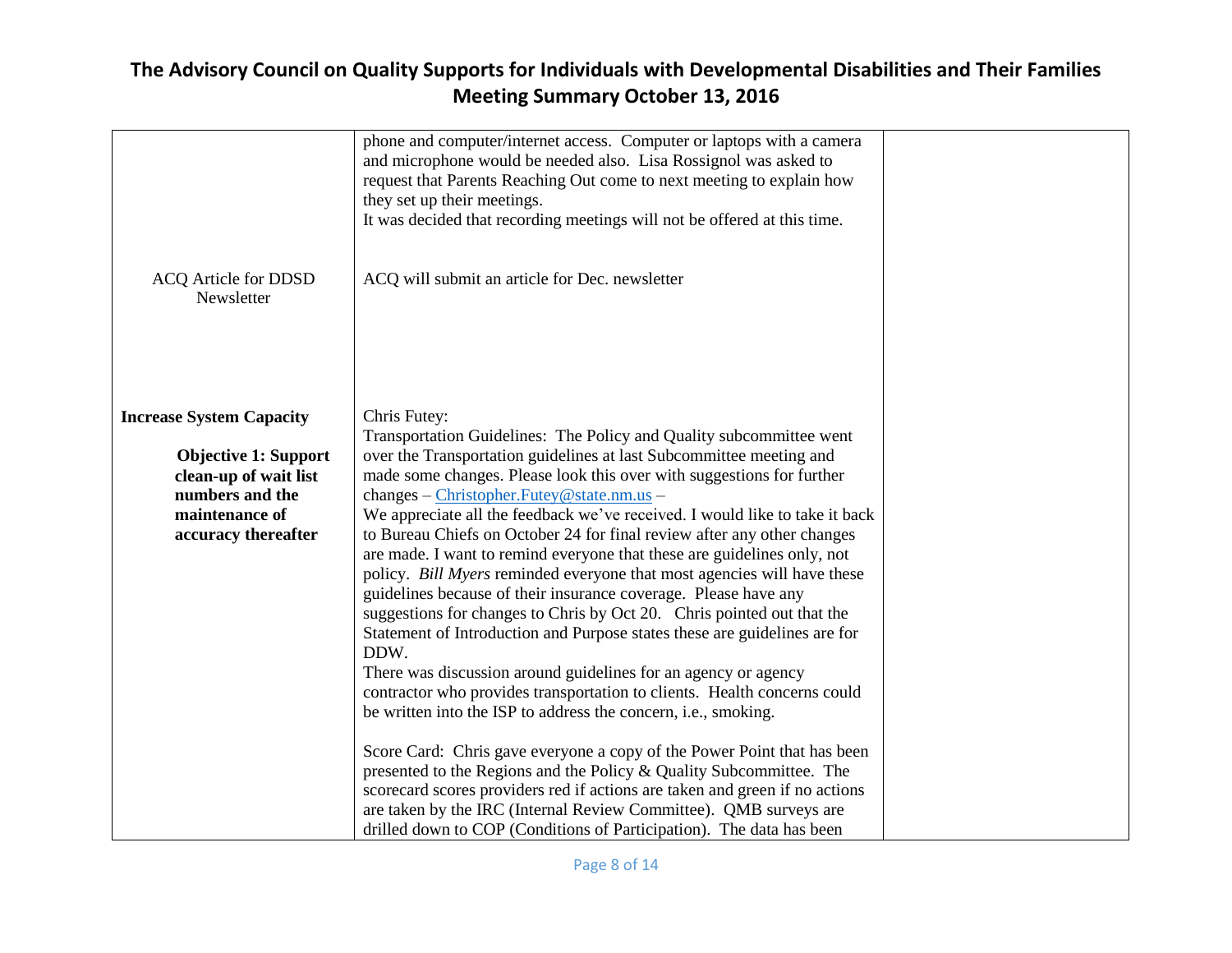| completed through the end of September. This has been sent to Senior        |  |
|-----------------------------------------------------------------------------|--|
| Management and OGC (Office of General Council) for final approval. A        |  |
| request has been made to provide the scorecard in Spanish.                  |  |
| Kathleen Cates – We know this is a very large and complex process, thank    |  |
| you Steve and Chris for the work that you have done. Chris – we are still   |  |
| working on it, but getting closer to the end.                               |  |
|                                                                             |  |
| Wait List Committee Meeting -                                               |  |
| Not making a lot of progress on SM20. The committee would like to           |  |
| address the possibility of at least a small amount of money being set aside |  |
| for allocations each legislative year.                                      |  |
|                                                                             |  |
|                                                                             |  |
| $MVAC -$                                                                    |  |
| Danny Palma - so many resources are available that are not being used       |  |
| (Employment Service). If anyone has any ideas or suggestions, please get    |  |
| ahold of us. Jen: If there are formal recommendations being asked for we    |  |
| need to get the right people at the table. This is not the place.           |  |
| Is there an HSD rep that sets on the wait list committee?                   |  |
|                                                                             |  |
| <b>ACQ Subcommittees:</b>                                                   |  |
|                                                                             |  |
| Wait List Committee:                                                        |  |
| Jim Copeland                                                                |  |
| Omar & Claudia                                                              |  |
| Danny Palma                                                                 |  |
| Lecie Langille                                                              |  |
| Lisa Rossignol                                                              |  |
| <b>Lily Martinez</b>                                                        |  |
| Virginia Lynch                                                              |  |
| Doris Husted                                                                |  |
| LeAnn Connor                                                                |  |
| Teresa Larson                                                               |  |
| Cassandra DeCamp                                                            |  |
| Regina Lewis                                                                |  |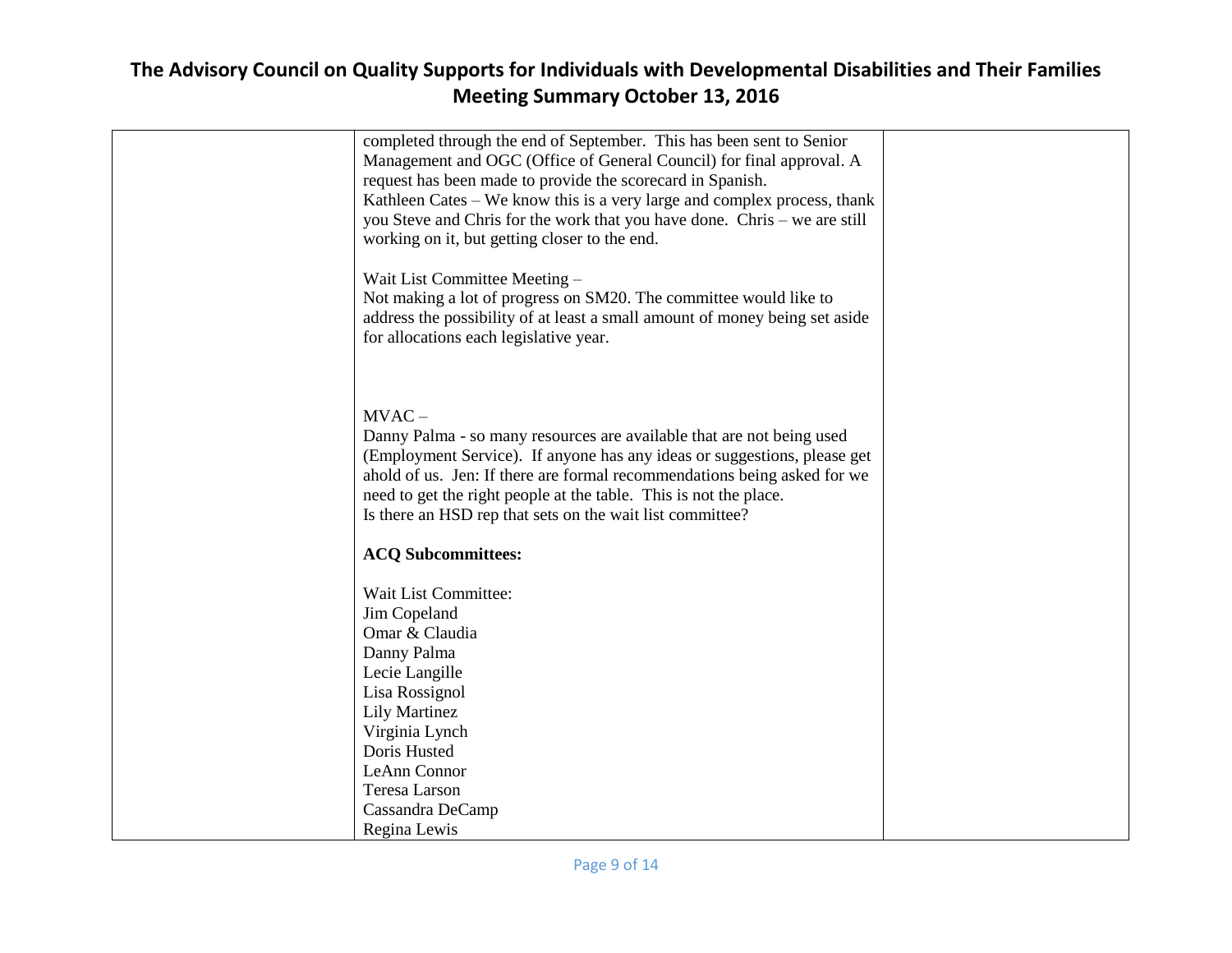#### Fluer Dahl Juanita Salas Policy & Quality Committee: Chris Futey Lisa Rossignol June Montoya Bill Myers Kathleen Cates MVAC Subcommittee: Will be meeting in Ste 203 at BOW on Oct 27 Stevie Bass Melvin Brown Jeanette Bundy Tony Chavez Darlene Hunter Jennifer Hall Brad Hill Keytha Jones Nadine Maes Leslie Martinez Althea McLuckie Jolene Saavedra Cathy Salazar Rebecca Shuman Shayla Spolidoro Michael Romero Sandra Woodward Membership Committee No one at this time No other active committees at this time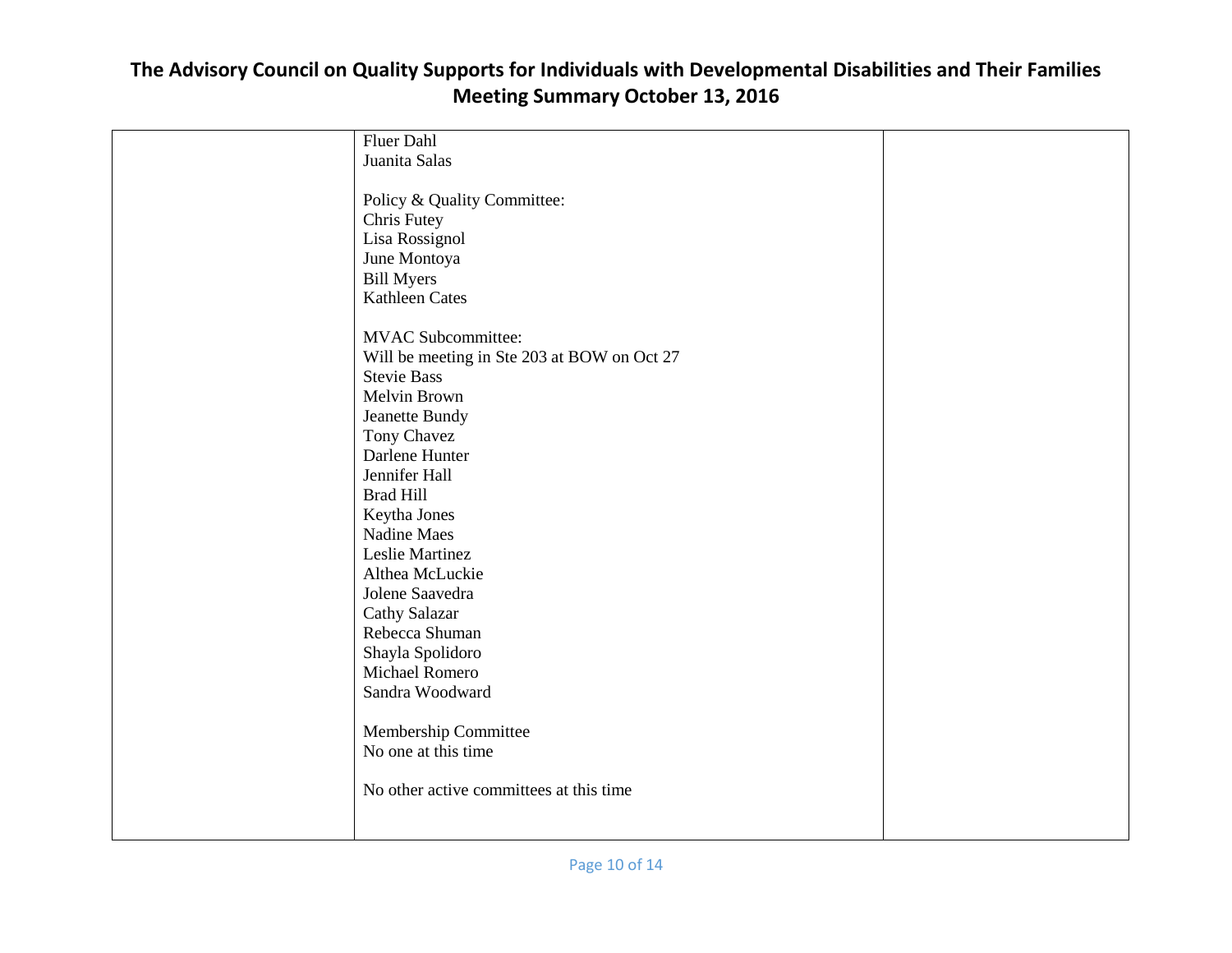| Members whose terms are coming up, do they need to be re-vetted?            |  |
|-----------------------------------------------------------------------------|--|
| Cathy Stevenson is asking the Governor's office if they have to go          |  |
| through the vetting process again.                                          |  |
|                                                                             |  |
| Sandy Skaar – vetting packet at Governor's office currently                 |  |
| Melvin Brown                                                                |  |
|                                                                             |  |
| June Montoya asked if her daughter can become a member of ACQ.              |  |
|                                                                             |  |
|                                                                             |  |
| Ed Stallard returned -                                                      |  |
| <b>EAR Employee Abuse Registry</b>                                          |  |
| Ed will send the guidelines for EAR to Kathy B to distribute to all.        |  |
| Provider is supposed to receive the Long Letter that gives the evidence     |  |
| used to substantiate an allocation. Provider can request the IMPR report    |  |
| which will have names redacted.                                             |  |
|                                                                             |  |
| June Montoya - Could there ever be a hybrid DDW/Mi Via waiver?              |  |
| Regina was not sure. She said there is a lot of flexibility between the two |  |
| waivers and individuals can change when it is right for them.               |  |
|                                                                             |  |
| Motion to Close – all in favor                                              |  |
|                                                                             |  |
|                                                                             |  |
|                                                                             |  |
|                                                                             |  |
|                                                                             |  |
|                                                                             |  |
|                                                                             |  |
|                                                                             |  |
|                                                                             |  |
|                                                                             |  |
|                                                                             |  |
|                                                                             |  |
|                                                                             |  |
|                                                                             |  |
|                                                                             |  |
|                                                                             |  |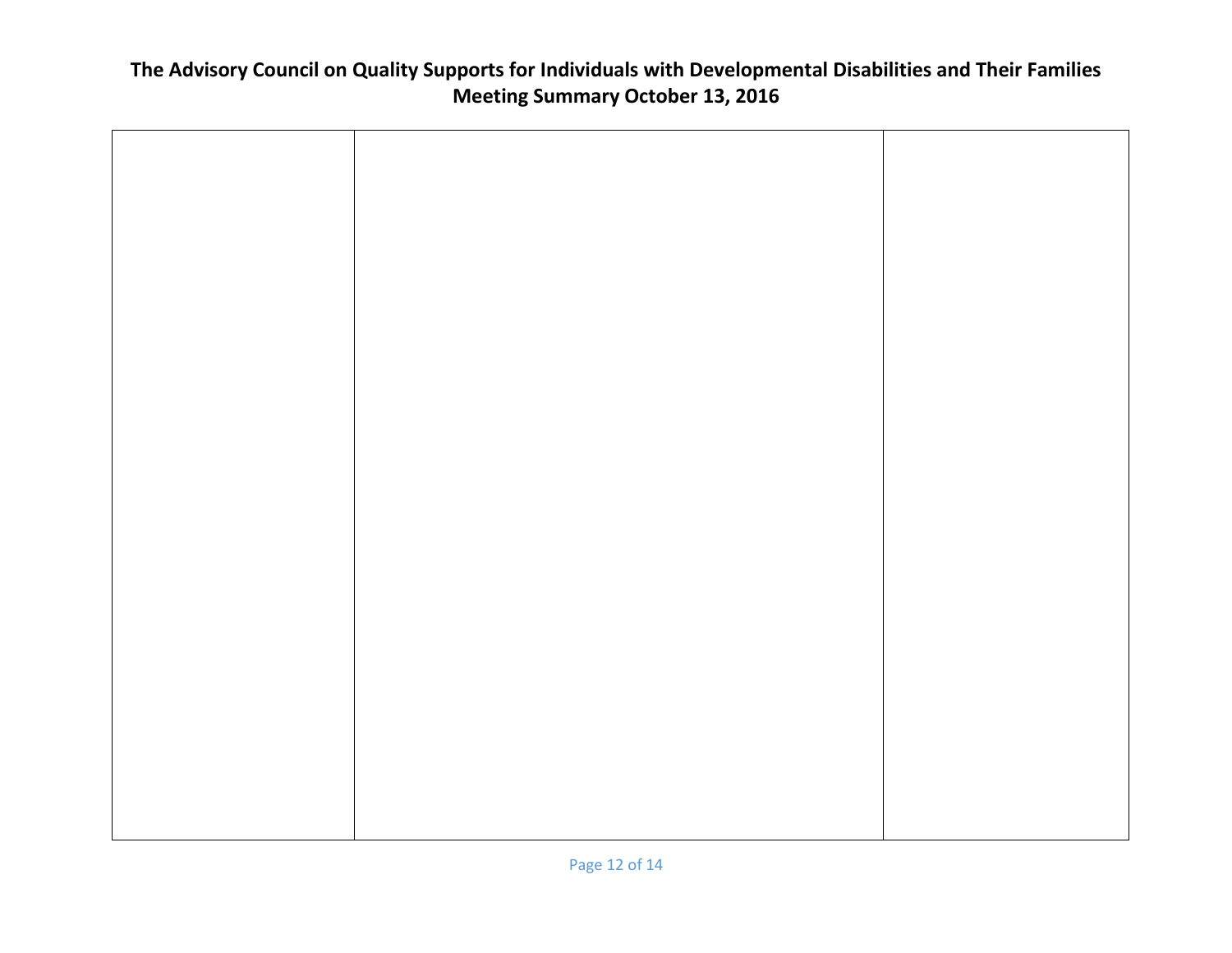| 1. Future Agenda items |  |
|------------------------|--|
|                        |  |
|                        |  |
|                        |  |
|                        |  |
|                        |  |
|                        |  |
|                        |  |
|                        |  |
|                        |  |
|                        |  |